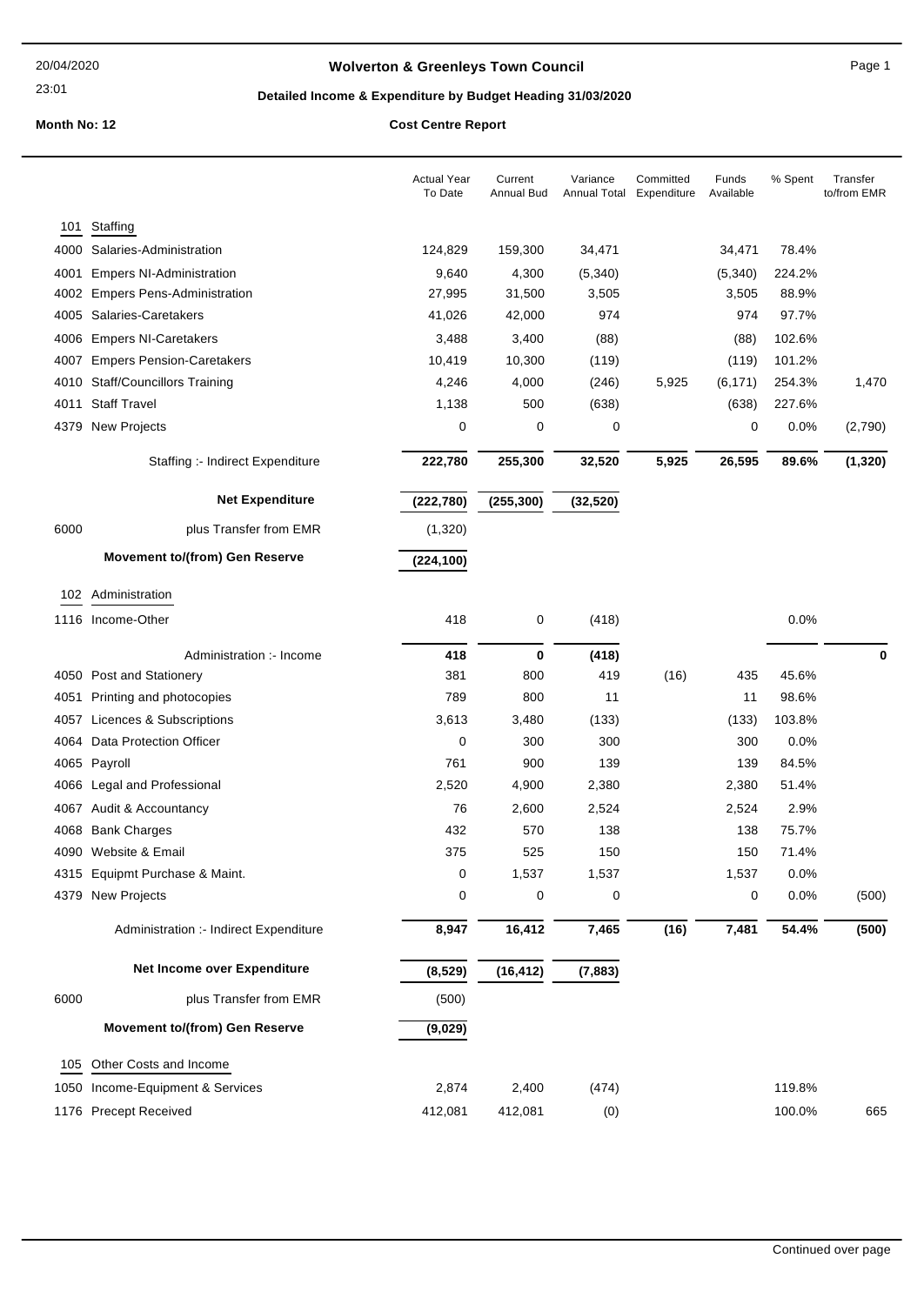### 23:01

# **Wolverton & Greenleys Town Council** Magness Council Page 2

# **Detailed Income & Expenditure by Budget Heading 31/03/2020**

| 1177 Council Tax Support Grant<br>40,868<br>40,868<br>0<br>100.0%<br>1190 Interest Received<br>1,696<br>900<br>(796)<br>188.4%<br>1191 Lamit Property Fund<br>4,166<br>0<br>(4, 166)<br>0.0%<br>456,249<br>461,686<br>(5, 437)<br>101.2%<br>Other Costs and Income :- Income<br>665<br>4379 New Projects<br>0<br>0.0%<br>0<br>0<br>0<br>(400)<br>0<br>$\bf{0}$<br>0<br>0<br>$\bf{0}$<br>Other Costs and Income :- Indirect Expenditure<br>(400)<br>Net Income over Expenditure<br>456,249<br>461,686<br>(5, 437)<br>6000<br>plus Transfer from EMR<br>(400)<br>6001<br>less Transfer to EMR<br>665<br><b>Movement to/(from) Gen Reserve</b><br>460,621<br>Town Hall-Running<br>201<br>1000 Rent from Tenants<br>20,391<br>20,000<br>(391)<br>102.0%<br>1005 Telephone/Photocopy Recharges<br>0<br>0.0%<br>0<br>(0)<br>0<br>540<br>540<br>0.0%<br>1007 Internet recharges<br><b>Library Recharges</b><br>7,000<br>7,000<br>0<br>100.0%<br>1010<br>1,000<br>500<br>(500)<br>200.0%<br>1110 Income-Meeting Room<br>1115 Income-Photocopying<br>339<br>300<br>(39)<br>113.1%<br>1116 Income-Other<br>2,067<br>0<br>(2,067)<br>0.0%<br>Town Hall-Running :- Income<br>30,798<br>28,340<br>(2, 458)<br>108.7%<br>0<br>4058 IT Costs<br>210.7%<br>7,584<br>3,600<br>(3,984)<br>(3,984)<br>2,430<br>4100 Rates<br>95.1%<br>5,897<br>6,200<br>303<br>303<br>4101 Water Charges<br>398<br>400<br>2<br>2<br>99.4%<br>2,373<br>118.7%<br>4110 Gas<br>2,000<br>(373)<br>(373)<br>2,681<br>62.0%<br>4111 Electricity<br>4,325<br>1,644<br>1,644<br>1,487<br>4115 Telephone<br>1,300<br>(187)<br>(187)<br>114.4%<br>651<br>630<br>(21)<br>(21)<br>4116 Internet<br>103.3%<br>442<br>4120 Town Hall-Minor Expenses<br>1,058<br>1,500<br>442<br>70.5%<br>240<br>4125 Town Hall-Maintenance<br>5,772<br>2,000<br>292.1%<br>197<br>(3, 772)<br>70<br>(3,841)<br>4126 Cleaning<br>4,610<br>3,800<br>(810)<br>(810)<br>121.3%<br>2,117<br>4128 Town Hall-Security<br>1,500<br>(617)<br>59<br>(676)<br>145.1%<br>99.9%<br>4140 PWLB-Repayments<br>40,953<br>41,000<br>47<br>47<br>4315 Equipmt Purchase & Maint.<br>1,146<br>317<br>78.4%<br>1,463<br>317<br>76,728<br>69,718<br>(7,010)<br>129<br>(7, 138)<br>110.2%<br>Town Hall-Running :- Indirect Expenditure<br>Net Income over Expenditure<br>4,552<br>(45, 930)<br>(41, 378)<br>6000<br>plus Transfer from EMR<br>2,867<br><b>Movement to/(from) Gen Reserve</b><br>(43,063) |  | <b>Actual Year</b><br>To Date | Current<br><b>Annual Bud</b> | Variance<br>Annual Total | Committed<br>Expenditure | Funds<br>Available | % Spent | Transfer<br>to/from EMR |
|----------------------------------------------------------------------------------------------------------------------------------------------------------------------------------------------------------------------------------------------------------------------------------------------------------------------------------------------------------------------------------------------------------------------------------------------------------------------------------------------------------------------------------------------------------------------------------------------------------------------------------------------------------------------------------------------------------------------------------------------------------------------------------------------------------------------------------------------------------------------------------------------------------------------------------------------------------------------------------------------------------------------------------------------------------------------------------------------------------------------------------------------------------------------------------------------------------------------------------------------------------------------------------------------------------------------------------------------------------------------------------------------------------------------------------------------------------------------------------------------------------------------------------------------------------------------------------------------------------------------------------------------------------------------------------------------------------------------------------------------------------------------------------------------------------------------------------------------------------------------------------------------------------------------------------------------------------------------------------------------------------------------------------------------------------------------------------------------------------------------------------------------------------------------------------------------------------------------------------------------------------------------------------------------------------------------------------------------------------------------------------------------------------------|--|-------------------------------|------------------------------|--------------------------|--------------------------|--------------------|---------|-------------------------|
|                                                                                                                                                                                                                                                                                                                                                                                                                                                                                                                                                                                                                                                                                                                                                                                                                                                                                                                                                                                                                                                                                                                                                                                                                                                                                                                                                                                                                                                                                                                                                                                                                                                                                                                                                                                                                                                                                                                                                                                                                                                                                                                                                                                                                                                                                                                                                                                                                |  |                               |                              |                          |                          |                    |         |                         |
|                                                                                                                                                                                                                                                                                                                                                                                                                                                                                                                                                                                                                                                                                                                                                                                                                                                                                                                                                                                                                                                                                                                                                                                                                                                                                                                                                                                                                                                                                                                                                                                                                                                                                                                                                                                                                                                                                                                                                                                                                                                                                                                                                                                                                                                                                                                                                                                                                |  |                               |                              |                          |                          |                    |         |                         |
|                                                                                                                                                                                                                                                                                                                                                                                                                                                                                                                                                                                                                                                                                                                                                                                                                                                                                                                                                                                                                                                                                                                                                                                                                                                                                                                                                                                                                                                                                                                                                                                                                                                                                                                                                                                                                                                                                                                                                                                                                                                                                                                                                                                                                                                                                                                                                                                                                |  |                               |                              |                          |                          |                    |         |                         |
|                                                                                                                                                                                                                                                                                                                                                                                                                                                                                                                                                                                                                                                                                                                                                                                                                                                                                                                                                                                                                                                                                                                                                                                                                                                                                                                                                                                                                                                                                                                                                                                                                                                                                                                                                                                                                                                                                                                                                                                                                                                                                                                                                                                                                                                                                                                                                                                                                |  |                               |                              |                          |                          |                    |         |                         |
|                                                                                                                                                                                                                                                                                                                                                                                                                                                                                                                                                                                                                                                                                                                                                                                                                                                                                                                                                                                                                                                                                                                                                                                                                                                                                                                                                                                                                                                                                                                                                                                                                                                                                                                                                                                                                                                                                                                                                                                                                                                                                                                                                                                                                                                                                                                                                                                                                |  |                               |                              |                          |                          |                    |         |                         |
|                                                                                                                                                                                                                                                                                                                                                                                                                                                                                                                                                                                                                                                                                                                                                                                                                                                                                                                                                                                                                                                                                                                                                                                                                                                                                                                                                                                                                                                                                                                                                                                                                                                                                                                                                                                                                                                                                                                                                                                                                                                                                                                                                                                                                                                                                                                                                                                                                |  |                               |                              |                          |                          |                    |         |                         |
|                                                                                                                                                                                                                                                                                                                                                                                                                                                                                                                                                                                                                                                                                                                                                                                                                                                                                                                                                                                                                                                                                                                                                                                                                                                                                                                                                                                                                                                                                                                                                                                                                                                                                                                                                                                                                                                                                                                                                                                                                                                                                                                                                                                                                                                                                                                                                                                                                |  |                               |                              |                          |                          |                    |         |                         |
|                                                                                                                                                                                                                                                                                                                                                                                                                                                                                                                                                                                                                                                                                                                                                                                                                                                                                                                                                                                                                                                                                                                                                                                                                                                                                                                                                                                                                                                                                                                                                                                                                                                                                                                                                                                                                                                                                                                                                                                                                                                                                                                                                                                                                                                                                                                                                                                                                |  |                               |                              |                          |                          |                    |         |                         |
|                                                                                                                                                                                                                                                                                                                                                                                                                                                                                                                                                                                                                                                                                                                                                                                                                                                                                                                                                                                                                                                                                                                                                                                                                                                                                                                                                                                                                                                                                                                                                                                                                                                                                                                                                                                                                                                                                                                                                                                                                                                                                                                                                                                                                                                                                                                                                                                                                |  |                               |                              |                          |                          |                    |         |                         |
|                                                                                                                                                                                                                                                                                                                                                                                                                                                                                                                                                                                                                                                                                                                                                                                                                                                                                                                                                                                                                                                                                                                                                                                                                                                                                                                                                                                                                                                                                                                                                                                                                                                                                                                                                                                                                                                                                                                                                                                                                                                                                                                                                                                                                                                                                                                                                                                                                |  |                               |                              |                          |                          |                    |         |                         |
|                                                                                                                                                                                                                                                                                                                                                                                                                                                                                                                                                                                                                                                                                                                                                                                                                                                                                                                                                                                                                                                                                                                                                                                                                                                                                                                                                                                                                                                                                                                                                                                                                                                                                                                                                                                                                                                                                                                                                                                                                                                                                                                                                                                                                                                                                                                                                                                                                |  |                               |                              |                          |                          |                    |         |                         |
|                                                                                                                                                                                                                                                                                                                                                                                                                                                                                                                                                                                                                                                                                                                                                                                                                                                                                                                                                                                                                                                                                                                                                                                                                                                                                                                                                                                                                                                                                                                                                                                                                                                                                                                                                                                                                                                                                                                                                                                                                                                                                                                                                                                                                                                                                                                                                                                                                |  |                               |                              |                          |                          |                    |         |                         |
|                                                                                                                                                                                                                                                                                                                                                                                                                                                                                                                                                                                                                                                                                                                                                                                                                                                                                                                                                                                                                                                                                                                                                                                                                                                                                                                                                                                                                                                                                                                                                                                                                                                                                                                                                                                                                                                                                                                                                                                                                                                                                                                                                                                                                                                                                                                                                                                                                |  |                               |                              |                          |                          |                    |         |                         |
|                                                                                                                                                                                                                                                                                                                                                                                                                                                                                                                                                                                                                                                                                                                                                                                                                                                                                                                                                                                                                                                                                                                                                                                                                                                                                                                                                                                                                                                                                                                                                                                                                                                                                                                                                                                                                                                                                                                                                                                                                                                                                                                                                                                                                                                                                                                                                                                                                |  |                               |                              |                          |                          |                    |         |                         |
|                                                                                                                                                                                                                                                                                                                                                                                                                                                                                                                                                                                                                                                                                                                                                                                                                                                                                                                                                                                                                                                                                                                                                                                                                                                                                                                                                                                                                                                                                                                                                                                                                                                                                                                                                                                                                                                                                                                                                                                                                                                                                                                                                                                                                                                                                                                                                                                                                |  |                               |                              |                          |                          |                    |         |                         |
|                                                                                                                                                                                                                                                                                                                                                                                                                                                                                                                                                                                                                                                                                                                                                                                                                                                                                                                                                                                                                                                                                                                                                                                                                                                                                                                                                                                                                                                                                                                                                                                                                                                                                                                                                                                                                                                                                                                                                                                                                                                                                                                                                                                                                                                                                                                                                                                                                |  |                               |                              |                          |                          |                    |         |                         |
|                                                                                                                                                                                                                                                                                                                                                                                                                                                                                                                                                                                                                                                                                                                                                                                                                                                                                                                                                                                                                                                                                                                                                                                                                                                                                                                                                                                                                                                                                                                                                                                                                                                                                                                                                                                                                                                                                                                                                                                                                                                                                                                                                                                                                                                                                                                                                                                                                |  |                               |                              |                          |                          |                    |         |                         |
|                                                                                                                                                                                                                                                                                                                                                                                                                                                                                                                                                                                                                                                                                                                                                                                                                                                                                                                                                                                                                                                                                                                                                                                                                                                                                                                                                                                                                                                                                                                                                                                                                                                                                                                                                                                                                                                                                                                                                                                                                                                                                                                                                                                                                                                                                                                                                                                                                |  |                               |                              |                          |                          |                    |         |                         |
|                                                                                                                                                                                                                                                                                                                                                                                                                                                                                                                                                                                                                                                                                                                                                                                                                                                                                                                                                                                                                                                                                                                                                                                                                                                                                                                                                                                                                                                                                                                                                                                                                                                                                                                                                                                                                                                                                                                                                                                                                                                                                                                                                                                                                                                                                                                                                                                                                |  |                               |                              |                          |                          |                    |         |                         |
|                                                                                                                                                                                                                                                                                                                                                                                                                                                                                                                                                                                                                                                                                                                                                                                                                                                                                                                                                                                                                                                                                                                                                                                                                                                                                                                                                                                                                                                                                                                                                                                                                                                                                                                                                                                                                                                                                                                                                                                                                                                                                                                                                                                                                                                                                                                                                                                                                |  |                               |                              |                          |                          |                    |         |                         |
|                                                                                                                                                                                                                                                                                                                                                                                                                                                                                                                                                                                                                                                                                                                                                                                                                                                                                                                                                                                                                                                                                                                                                                                                                                                                                                                                                                                                                                                                                                                                                                                                                                                                                                                                                                                                                                                                                                                                                                                                                                                                                                                                                                                                                                                                                                                                                                                                                |  |                               |                              |                          |                          |                    |         |                         |
|                                                                                                                                                                                                                                                                                                                                                                                                                                                                                                                                                                                                                                                                                                                                                                                                                                                                                                                                                                                                                                                                                                                                                                                                                                                                                                                                                                                                                                                                                                                                                                                                                                                                                                                                                                                                                                                                                                                                                                                                                                                                                                                                                                                                                                                                                                                                                                                                                |  |                               |                              |                          |                          |                    |         |                         |
|                                                                                                                                                                                                                                                                                                                                                                                                                                                                                                                                                                                                                                                                                                                                                                                                                                                                                                                                                                                                                                                                                                                                                                                                                                                                                                                                                                                                                                                                                                                                                                                                                                                                                                                                                                                                                                                                                                                                                                                                                                                                                                                                                                                                                                                                                                                                                                                                                |  |                               |                              |                          |                          |                    |         |                         |
|                                                                                                                                                                                                                                                                                                                                                                                                                                                                                                                                                                                                                                                                                                                                                                                                                                                                                                                                                                                                                                                                                                                                                                                                                                                                                                                                                                                                                                                                                                                                                                                                                                                                                                                                                                                                                                                                                                                                                                                                                                                                                                                                                                                                                                                                                                                                                                                                                |  |                               |                              |                          |                          |                    |         |                         |
|                                                                                                                                                                                                                                                                                                                                                                                                                                                                                                                                                                                                                                                                                                                                                                                                                                                                                                                                                                                                                                                                                                                                                                                                                                                                                                                                                                                                                                                                                                                                                                                                                                                                                                                                                                                                                                                                                                                                                                                                                                                                                                                                                                                                                                                                                                                                                                                                                |  |                               |                              |                          |                          |                    |         |                         |
|                                                                                                                                                                                                                                                                                                                                                                                                                                                                                                                                                                                                                                                                                                                                                                                                                                                                                                                                                                                                                                                                                                                                                                                                                                                                                                                                                                                                                                                                                                                                                                                                                                                                                                                                                                                                                                                                                                                                                                                                                                                                                                                                                                                                                                                                                                                                                                                                                |  |                               |                              |                          |                          |                    |         |                         |
|                                                                                                                                                                                                                                                                                                                                                                                                                                                                                                                                                                                                                                                                                                                                                                                                                                                                                                                                                                                                                                                                                                                                                                                                                                                                                                                                                                                                                                                                                                                                                                                                                                                                                                                                                                                                                                                                                                                                                                                                                                                                                                                                                                                                                                                                                                                                                                                                                |  |                               |                              |                          |                          |                    |         |                         |
|                                                                                                                                                                                                                                                                                                                                                                                                                                                                                                                                                                                                                                                                                                                                                                                                                                                                                                                                                                                                                                                                                                                                                                                                                                                                                                                                                                                                                                                                                                                                                                                                                                                                                                                                                                                                                                                                                                                                                                                                                                                                                                                                                                                                                                                                                                                                                                                                                |  |                               |                              |                          |                          |                    |         |                         |
|                                                                                                                                                                                                                                                                                                                                                                                                                                                                                                                                                                                                                                                                                                                                                                                                                                                                                                                                                                                                                                                                                                                                                                                                                                                                                                                                                                                                                                                                                                                                                                                                                                                                                                                                                                                                                                                                                                                                                                                                                                                                                                                                                                                                                                                                                                                                                                                                                |  |                               |                              |                          |                          |                    |         |                         |
|                                                                                                                                                                                                                                                                                                                                                                                                                                                                                                                                                                                                                                                                                                                                                                                                                                                                                                                                                                                                                                                                                                                                                                                                                                                                                                                                                                                                                                                                                                                                                                                                                                                                                                                                                                                                                                                                                                                                                                                                                                                                                                                                                                                                                                                                                                                                                                                                                |  |                               |                              |                          |                          |                    |         |                         |
|                                                                                                                                                                                                                                                                                                                                                                                                                                                                                                                                                                                                                                                                                                                                                                                                                                                                                                                                                                                                                                                                                                                                                                                                                                                                                                                                                                                                                                                                                                                                                                                                                                                                                                                                                                                                                                                                                                                                                                                                                                                                                                                                                                                                                                                                                                                                                                                                                |  |                               |                              |                          |                          |                    |         |                         |
|                                                                                                                                                                                                                                                                                                                                                                                                                                                                                                                                                                                                                                                                                                                                                                                                                                                                                                                                                                                                                                                                                                                                                                                                                                                                                                                                                                                                                                                                                                                                                                                                                                                                                                                                                                                                                                                                                                                                                                                                                                                                                                                                                                                                                                                                                                                                                                                                                |  |                               |                              |                          |                          |                    |         |                         |
|                                                                                                                                                                                                                                                                                                                                                                                                                                                                                                                                                                                                                                                                                                                                                                                                                                                                                                                                                                                                                                                                                                                                                                                                                                                                                                                                                                                                                                                                                                                                                                                                                                                                                                                                                                                                                                                                                                                                                                                                                                                                                                                                                                                                                                                                                                                                                                                                                |  |                               |                              |                          |                          |                    |         | 2,867                   |
|                                                                                                                                                                                                                                                                                                                                                                                                                                                                                                                                                                                                                                                                                                                                                                                                                                                                                                                                                                                                                                                                                                                                                                                                                                                                                                                                                                                                                                                                                                                                                                                                                                                                                                                                                                                                                                                                                                                                                                                                                                                                                                                                                                                                                                                                                                                                                                                                                |  |                               |                              |                          |                          |                    |         |                         |
|                                                                                                                                                                                                                                                                                                                                                                                                                                                                                                                                                                                                                                                                                                                                                                                                                                                                                                                                                                                                                                                                                                                                                                                                                                                                                                                                                                                                                                                                                                                                                                                                                                                                                                                                                                                                                                                                                                                                                                                                                                                                                                                                                                                                                                                                                                                                                                                                                |  |                               |                              |                          |                          |                    |         |                         |
|                                                                                                                                                                                                                                                                                                                                                                                                                                                                                                                                                                                                                                                                                                                                                                                                                                                                                                                                                                                                                                                                                                                                                                                                                                                                                                                                                                                                                                                                                                                                                                                                                                                                                                                                                                                                                                                                                                                                                                                                                                                                                                                                                                                                                                                                                                                                                                                                                |  |                               |                              |                          |                          |                    |         |                         |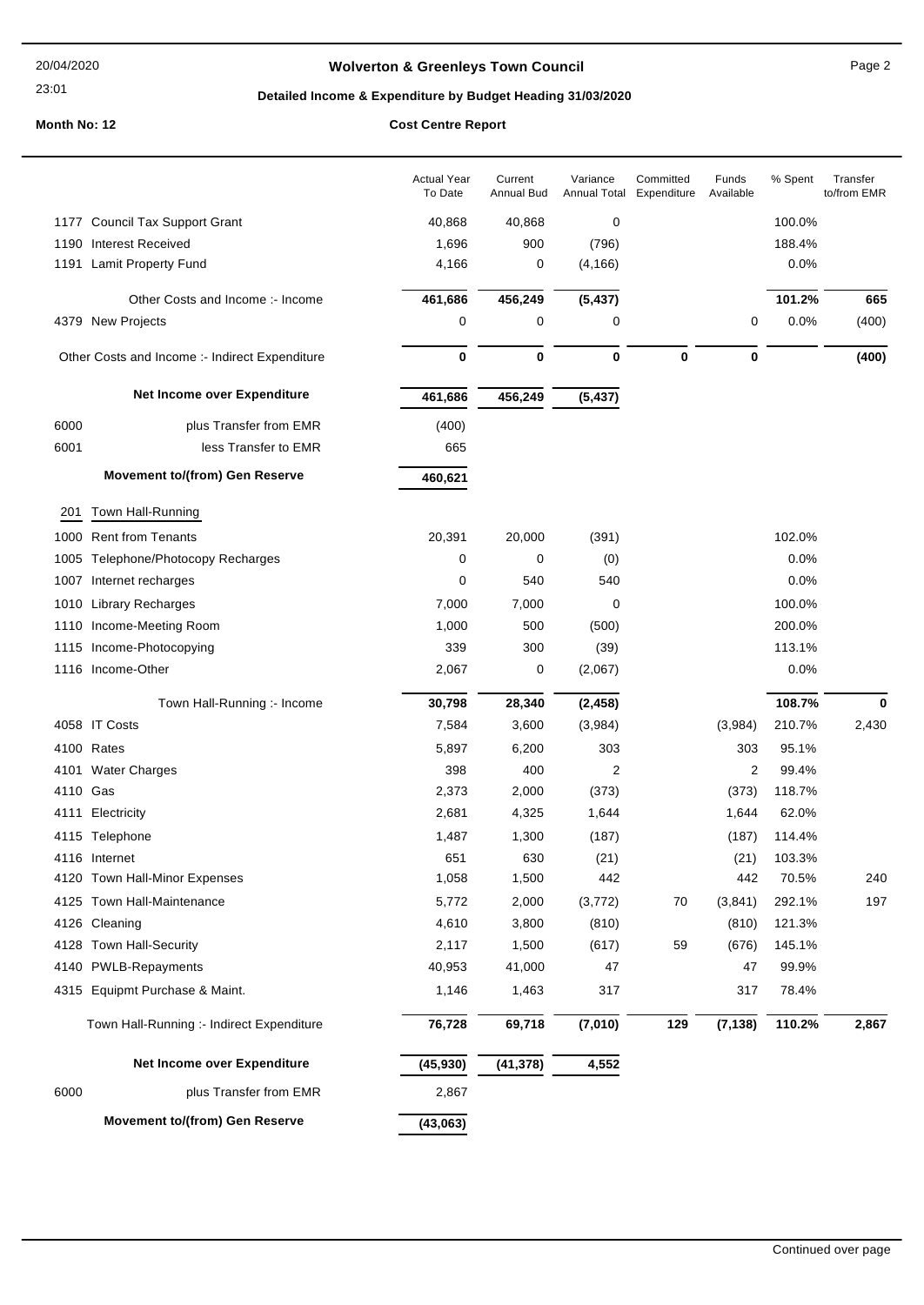23:01

# **Wolverton & Greenleys Town Council** Magness Council Page 3

# **Detailed Income & Expenditure by Budget Heading 31/03/2020**

|      |                                            | <b>Actual Year</b><br>To Date | Current<br>Annual Bud | Variance<br>Annual Total Expenditure | Committed | Funds<br>Available | % Spent | Transfer<br>to/from EMR |
|------|--------------------------------------------|-------------------------------|-----------------------|--------------------------------------|-----------|--------------------|---------|-------------------------|
|      | 202 Town Hall-Projects                     |                               |                       |                                      |           |                    |         |                         |
|      | 4315 Equipmt Purchase & Maint.             | 1,415                         | 0                     | (1, 415)                             |           | (1, 415)           | 0.0%    | 1,415                   |
|      | Town Hall-Projects :- Indirect Expenditure | 1,415                         | $\bf{0}$              | (1, 415)                             | 0         | (1, 415)           |         | 1,415                   |
|      | <b>Net Expenditure</b>                     | (1, 415)                      | 0                     | 1,415                                |           |                    |         |                         |
| 6000 | plus Transfer from EMR                     | 1,415                         |                       |                                      |           |                    |         |                         |
|      | <b>Movement to/(from) Gen Reserve</b>      | 0                             |                       |                                      |           |                    |         |                         |
| 203  | <b>Leased Assets</b>                       |                               |                       |                                      |           |                    |         |                         |
|      | 1116 Income-Other                          | 561                           | 500                   | (61)                                 |           |                    | 112.2%  |                         |
|      | Leased Assets :- Income                    | 561                           | 500                   | (61)                                 |           |                    | 112.2%  | 0                       |
|      | 4152 Greenleys Depot                       | 1,896                         | 2,800                 | 904                                  | 535       | 369                | 86.8%   |                         |
|      | 4153 Water Tower                           | 651                           | 3,000                 | 2,349                                | 231       | 2,118              | 29.4%   |                         |
|      | 4155 Urban Farm                            | 982                           | 500                   | (482)                                |           | (482)              | 196.4%  |                         |
|      | Leased Assets :- Indirect Expenditure      | 3,529                         | 6,300                 | 2,771                                | 766       | 2,005              | 68.2%   | 0                       |
|      | Net Income over Expenditure                | (2,967)                       | (5,800)               | (2, 833)                             |           |                    |         |                         |
| 210  | Allotments                                 |                               |                       |                                      |           |                    |         |                         |
|      | 1020 Community Orchard                     | 41                            | 58                    | 17                                   |           |                    | 70.5%   |                         |
| 1021 | Hodge Furze                                | 328                           | 200                   | (128)                                |           |                    | 164.2%  |                         |
|      | 1022 Old Wolverton                         | 903                           | 706                   | (197)                                |           |                    | 127.9%  |                         |
|      | 1023 Stacey Hill                           | 4,372                         | 5,809                 | 1,437                                |           |                    | 75.3%   |                         |
|      | Allotments :- Income                       | 5,644                         | 6,773                 | 1,129                                |           |                    | 83.3%   | 0                       |
|      | 4400 General Allotment Costs               | 8,839                         | 0                     | (8,839)                              |           | (8,839)            | 0.0%    | 8,410                   |
|      | 4405 Stacey Hill Expenses                  | 1,575                         | 1,375                 | (200)                                |           | (200)              | 114.6%  |                         |
|      | 4406 Hodge Furze                           | 3,663                         | 540                   | (3, 123)                             |           | (3, 123)           | 678.4%  | 3,123                   |
|      | 4407 Old Wolverton                         | 795                           | 484                   | (311)                                |           | (311)              | 164.2%  | 502                     |
|      | 4408 Orchard Allotments                    | 169                           | 350                   | 181                                  |           | 181                | 48.4%   | 19                      |
|      | Allotments :- Indirect Expenditure         | 15,041                        | 2,749                 | (12, 292)                            | 0         | (12, 292)          | 547.1%  | 12,055                  |
|      | Net Income over Expenditure                | (9, 397)                      | 4,024                 | 13,421                               |           |                    |         |                         |
| 6000 | plus Transfer from EMR                     | 12,055                        |                       |                                      |           |                    |         |                         |
|      | <b>Movement to/(from) Gen Reserve</b>      | 2,658                         |                       |                                      |           |                    |         |                         |
| 301  | <b>Community Grants</b>                    |                               |                       |                                      |           |                    |         |                         |
| 1116 | Income-Other                               | 83                            | 0                     | (83)                                 |           |                    | 0.0%    |                         |
|      | 1117 Income-Grants                         | 7,341                         | 0                     | (7, 341)                             |           |                    | 0.0%    | 8,963                   |
|      | Community Grants :- Income                 | 7,425                         | 0                     | (7, 425)                             |           |                    |         | 8,963                   |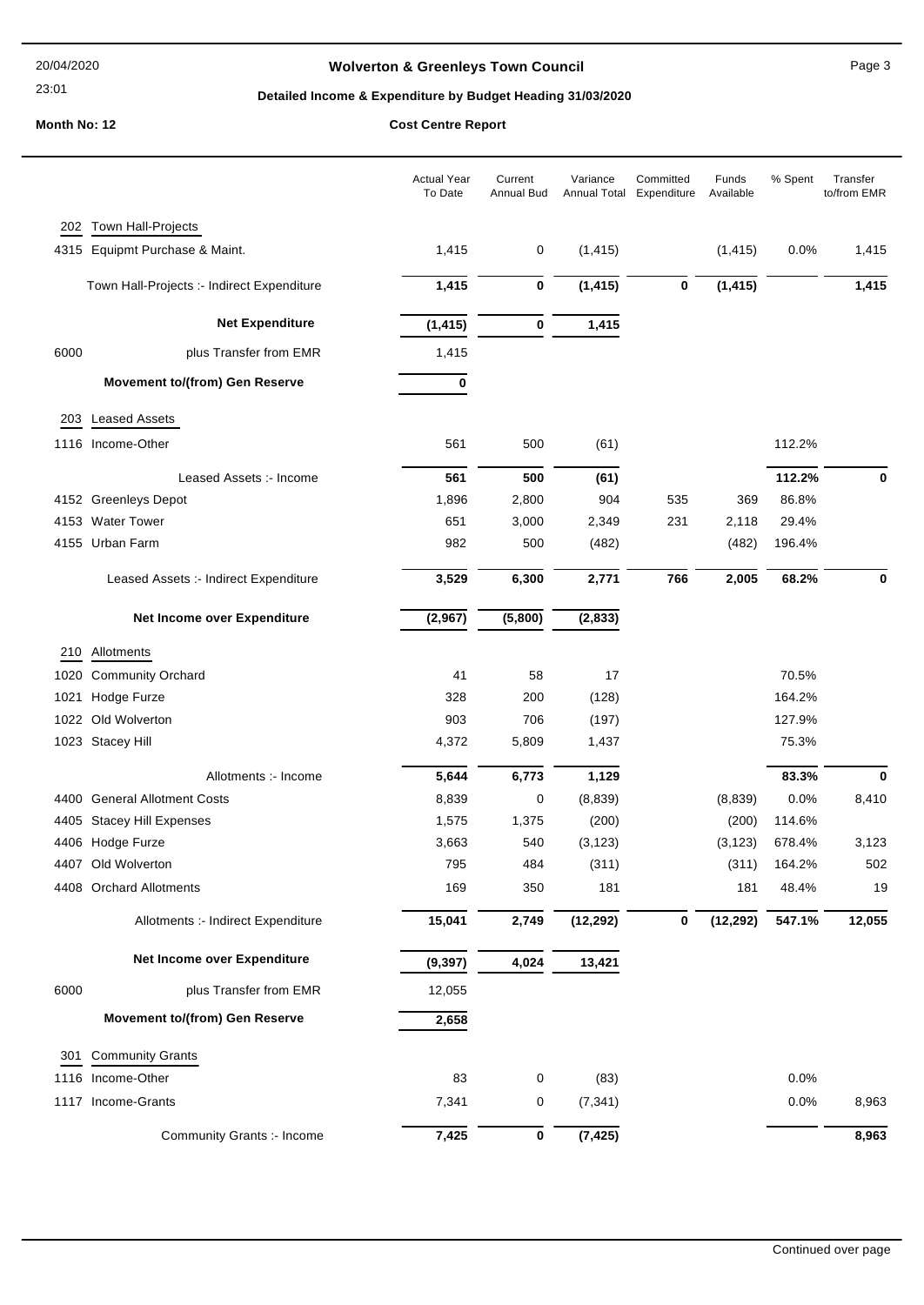### 23:01

# **Wolverton & Greenleys Town Council** Magnetic Page 4

# **Detailed Income & Expenditure by Budget Heading 31/03/2020**

|          |                                                 | <b>Actual Year</b><br>To Date | Current<br>Annual Bud | Variance<br>Annual Total | Committed<br>Expenditure | Funds<br>Available | % Spent | Transfer<br>to/from EMR |
|----------|-------------------------------------------------|-------------------------------|-----------------------|--------------------------|--------------------------|--------------------|---------|-------------------------|
|          | 4200 Remembrance                                | 692                           | 900                   | 208                      | 250                      | (42)               | 104.7%  |                         |
|          | 4201 Grants                                     | 9,077                         | 8,000                 | (1,077)                  | 3,420                    | (4, 497)           | 156.2%  |                         |
| 4207 CAB |                                                 | 5,373                         | 7,500                 | 2,127                    |                          | 2,127              | 71.6%   |                         |
|          | <b>Community Grants :- Indirect Expenditure</b> | 15,142                        | 16,400                | 1,258                    | 3,670                    | (2, 412)           | 114.7%  | 0                       |
|          | Net Income over Expenditure                     | (7, 718)                      | (16, 400)             | (8,682)                  |                          |                    |         |                         |
| 6001     | less Transfer to EMR                            | 8,963                         |                       |                          |                          |                    |         |                         |
|          | <b>Movement to/(from) Gen Reserve</b>           | (16, 681)                     |                       |                          |                          |                    |         |                         |
| 305      | <b>Community Projects</b>                       |                               |                       |                          |                          |                    |         |                         |
|          | 1002 BIB income                                 | 425                           | 0                     | (425)                    |                          |                    | 0.0%    |                         |
|          | 1100 Income-Newsletter & Adverts                | 3,754                         | 3,600                 | (154)                    |                          |                    | 104.3%  |                         |
|          | 1116 Income-Other                               | 563                           | 0                     | (563)                    |                          |                    | 0.0%    | 900                     |
|          | 1125 Hodge Lea Meeting Place                    | 6,367                         | 4,500                 | (1,867)                  |                          |                    | 141.5%  |                         |
|          | Community Projects :- Income                    | 11,109                        | 8,100                 | (3,009)                  |                          |                    | 137.1%  | 900                     |
|          | 4273 MK12 Partnership                           | 0                             | 0                     | 0                        | 1,240                    | (1,240)            | 0.0%    |                         |
|          | <b>Community Projects :- Direct Expenditure</b> | 0                             | $\bf{0}$              | $\bf{0}$                 | 1,240                    | (1, 240)           |         | 0                       |
| 4209 BIB |                                                 | 3,943                         | 2,500                 | (1, 443)                 | 17                       | (1,461)            | 158.4%  | 676                     |
|          | 4230 Floodlight Running Costs                   | 350                           | 375                   | 25                       |                          | 25                 | 93.2%   |                         |
| 4231     | Digital Inclusion                               | 3,575                         | 2,000                 | (1, 575)                 | 1,200                    | (2, 775)           | 238.7%  |                         |
| 4235     | <b>Newsletter Costs</b>                         | 19,779                        | 17,700                | (2,079)                  | 640                      | (2,719)            | 115.4%  |                         |
| 4247     | <b>Public Meetings</b>                          | 0                             | 200                   | 200                      |                          | 200                | 0.0%    |                         |
| 4261     | Hodge Lea Meeting Place                         | 15,065                        | 4,500                 | (10, 565)                | 381                      | (10, 946)          | 343.2%  | 230                     |
|          | 4262 Hodge Lea Croft Improvements               | 36                            | 20,000                | 19,964                   |                          | 19,964             | 0.2%    |                         |
|          | 4263 Greenleys Community Garden                 | 6,390                         | 0                     | (6, 390)                 | (1,025)                  | (5,365)            | 0.0%    |                         |
|          | 4315 Equipmt Purchase & Maint.                  | 29                            | 0                     | (29)                     |                          | (29)               | 0.0%    | 29                      |
|          | 4379 New Projects                               | 1,513                         | 1,400                 | (113)                    |                          | (113)              | 108.1%  | 1,216                   |
|          | Community Projects :- Indirect Expenditure      | 50,680                        | 48,675                | (2,005)                  | 1,213                    | (3, 218)           | 106.6%  | 2,151                   |
|          | Net Income over Expenditure                     | (39, 571)                     | (40, 575)             | (1,004)                  |                          |                    |         |                         |
| 6000     | plus Transfer from EMR                          | 2,151                         |                       |                          |                          |                    |         |                         |
| 6001     | less Transfer to EMR                            | 900                           |                       |                          |                          |                    |         |                         |
|          | <b>Movement to/(from) Gen Reserve</b>           | (38, 320)                     |                       |                          |                          |                    |         |                         |
| 310      | <b>Community Events</b>                         |                               |                       |                          |                          |                    |         |                         |
|          | 1105 Income-Twinning                            | 300                           | 1,000                 | 700                      |                          |                    | 30.0%   |                         |
|          | 1106 Income - Fireworks                         | 1,247                         | 2,300                 | 1,053                    |                          |                    | 54.2%   |                         |
|          | 1108 Income-New projects                        | 3,928                         | 0                     | (3,928)                  |                          |                    | 0.0%    |                         |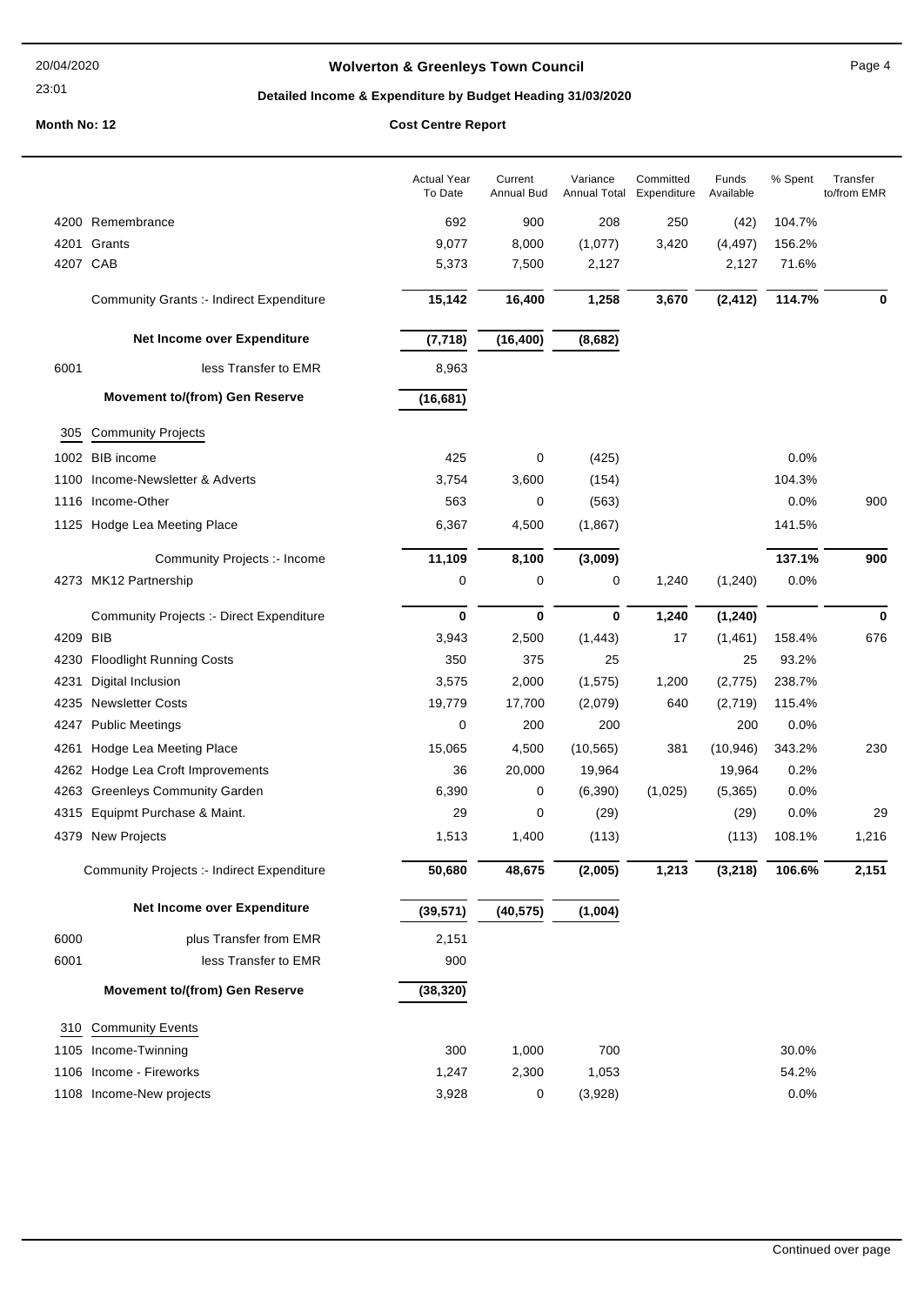23:01

# **Wolverton & Greenleys Town Council Page 5** Page 5

# **Detailed Income & Expenditure by Budget Heading 31/03/2020**

|      |                                                 | <b>Actual Year</b><br>To Date | Current<br>Annual Bud | Variance<br><b>Annual Total</b> | Committed<br>Expenditure | Funds<br>Available | % Spent | Transfer<br>to/from EMR |
|------|-------------------------------------------------|-------------------------------|-----------------------|---------------------------------|--------------------------|--------------------|---------|-------------------------|
|      | 1109 Income - Summer Festival                   | 670                           | 0                     | (670)                           |                          |                    | 0.0%    |                         |
|      | 1116 Income-Other                               | 11,252                        | 10,500                | (752)                           |                          |                    | 107.2%  |                         |
|      | Community Events :- Income                      | 17,397                        | 13,800                | (3, 597)                        |                          |                    | 126.1%  | 0                       |
|      | 4274 Summer Festival                            | 5,514                         | 5,000                 | (514)                           | 1,751                    | (2,265)            | 145.3%  | 10                      |
|      | 4275 Town Twinning                              | 1,339                         | 2,000                 | 661                             |                          | 661                | 66.9%   | 249                     |
|      | 4277 Fireworks                                  | 9,385                         | 10,000                | 615                             | 1,543                    | (928)              | 109.3%  |                         |
|      | 4278 Lantern Festival                           | 5,248                         | 5,140                 | (108)                           |                          | (108)              | 102.1%  |                         |
| 4279 | Play/Youth, Young Pple, Arts&Des                | 0                             | 500                   | 500                             |                          | 500                | 0.0%    |                         |
| 4379 | <b>New Projects</b>                             | 900                           | 0                     | (900)                           | 2,978                    | (3,878)            | 0.0%    | (2, 101)                |
|      | <b>Community Events :- Indirect Expenditure</b> | 22,386                        | 22,640                | 254                             | 6,272                    | (6,018)            | 126.6%  | (1, 842)                |
|      | Net Income over Expenditure                     | (4,988)                       | (8, 840)              | (3, 852)                        |                          |                    |         |                         |
| 6000 | plus Transfer from EMR                          | (1, 842)                      |                       |                                 |                          |                    |         |                         |
|      | <b>Movement to/(from) Gen Reserve</b>           | (6, 830)                      |                       |                                 |                          |                    |         |                         |
| 401  | Town Upkeep                                     |                               |                       |                                 |                          |                    |         |                         |
|      | 1116 Income-Other                               | 1,992                         | 0                     | (1,992)                         |                          |                    | 0.0%    |                         |
|      | Town Upkeep :- Income                           | 1,992                         | 0                     | (1, 992)                        |                          |                    |         | 0                       |
|      | 4302 Dog Waste Collection                       | 9,238                         | 10,112                | 874                             |                          | 874                | 91.4%   |                         |
|      | 4310 Caretaker Costs                            | 505                           | 100                   | (405)                           | 19                       | (424)              | 524.1%  | 234                     |
|      | 4315 Equipmt Purchase & Maint.                  | 56,911                        | 0                     | (56, 911)                       |                          | (56, 911)          | 0.0%    | 56,063                  |
|      | 4316 Planting                                   | 12,106                        | 13,160                | 1,054                           |                          | 1,054              | 92.0%   |                         |
|      | 4319 Weed Machine Operation                     | 680                           | 0                     | (680)                           | $\mathbf{1}$             | (681)              | 0.0%    |                         |
| 4320 | <b>Vehicle Running Costs</b>                    | 2,637                         | 2,000                 | (637)                           |                          | (637)              | 131.9%  | 166                     |
|      | 4379 New Projects                               | 6,092                         | 0                     | (6,092)                         | 62                       | (6, 155)           | 0.0%    | 6,020                   |
|      | Town Upkeep :- Indirect Expenditure             | 88,170                        | 25,372                | (62, 798)                       | 82                       | (62, 880)          | 347.8%  | 62,484                  |
|      | Net Income over Expenditure                     | (86, 178)                     | (25, 372)             | 60,806                          |                          |                    |         |                         |
| 6000 | plus Transfer from EMR                          | 62,484                        |                       |                                 |                          |                    |         |                         |
|      | <b>Movement to/(from) Gen Reserve</b>           | (23, 695)                     |                       |                                 |                          |                    |         |                         |
| 405  | Town Upkeep-Projects                            |                               |                       |                                 |                          |                    |         |                         |
| 4370 | Christmas Lights                                | 13,197                        | 16,000                | 2,803                           |                          | 2,803              | 82.5%   |                         |
| 4379 | New Projects                                    | 17,601                        | 8,600                 | (9,001)                         | 90                       | (9,091)            | 205.7%  | 14,743                  |
| 4385 | <b>Bloomer Siting &amp; Town Trail</b>          | 936                           | 0                     | (936)                           |                          | (936)              | 0.0%    | 936                     |
|      | 4386 Directional Signage                        | 48                            | 0                     | (48)                            |                          | (48)               | 0.0%    |                         |
|      | Town Upkeep-Projects :- Indirect Expenditure    | 31,782                        | 24,600                | (7, 182)                        | 90                       | (7, 272)           | 129.6%  | 15,679                  |
|      | <b>Net Expenditure</b>                          | (31, 782)                     | (24, 600)             | 7,182                           |                          |                    |         |                         |
| 6000 | plus Transfer from EMR                          | 15,679                        |                       |                                 |                          |                    |         |                         |
|      | <b>Movement to/(from) Gen Reserve</b>           | (16, 103)                     |                       |                                 |                          |                    |         |                         |